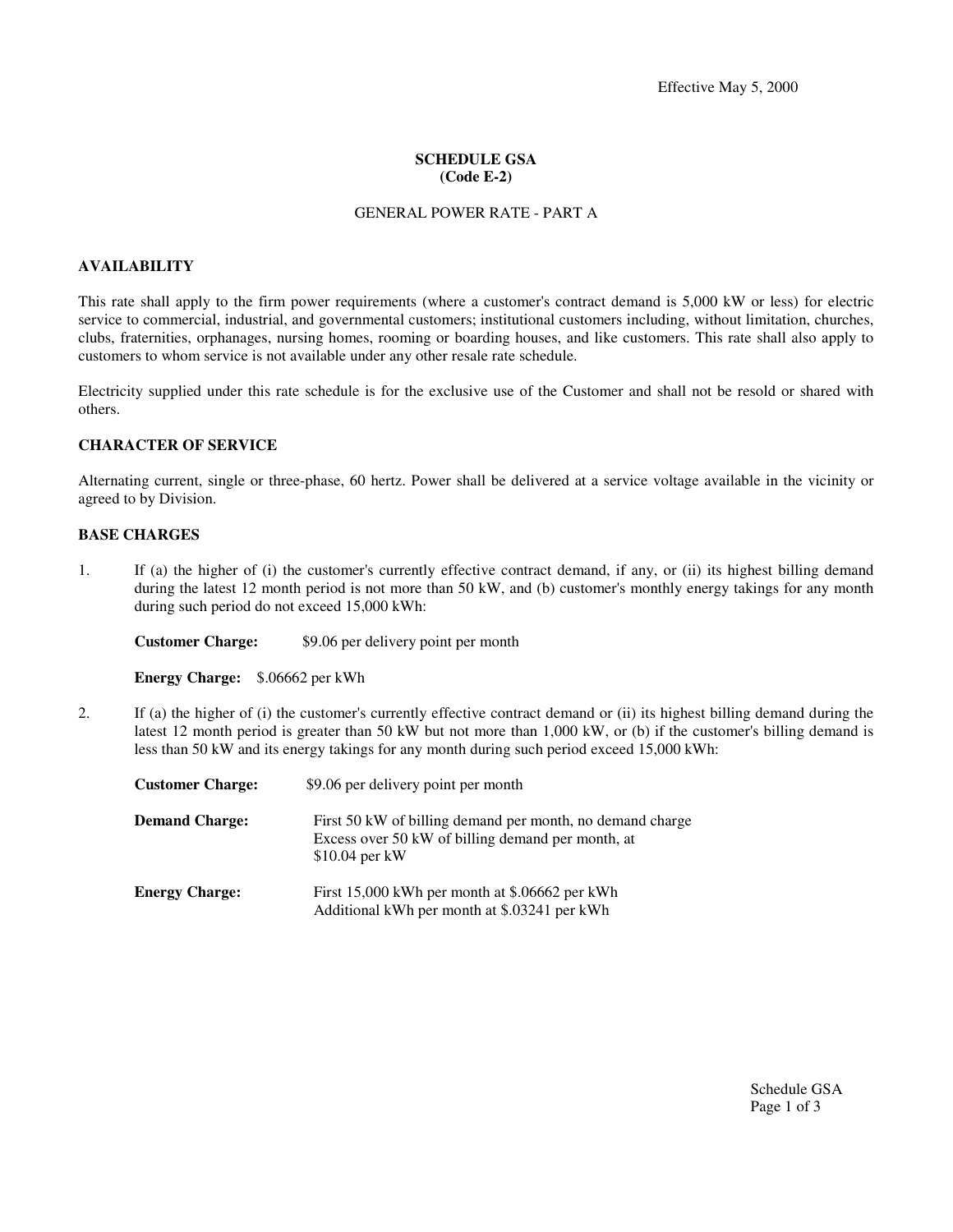3. If the higher of the customer's currently effective contract demand or its highest billing demand during the latest 12 month period is greater than 1,000 kW:

| <b>Customer Charge:</b> | \$9.06 per delivery point per month                                                                                                                         |
|-------------------------|-------------------------------------------------------------------------------------------------------------------------------------------------------------|
| <b>Demand Charge:</b>   | First 1,000 kW of billing demand per month, at \$9.56 per kW<br>Excess over 1,000 kW of billing demand per month, at \$10.59 per kW, plus an additional     |
|                         | \$10.59 per kW per month for each kW, if any, of the amount by which the customer's<br>billing demand exceeds the higher of 2,500 kW or its contract demand |
| <b>Energy Charge:</b>   | \$.03314 per kWh per month                                                                                                                                  |

# **ADJUSTMENT**

The base demand and energy charges shall be increased or decreased in accordance with the current Adjustment Addendum published by TVA. (In addition, such charges shall be increased or decreased to correspond to increases or decreases determined by TVA in the value of the hydro generation benefit allocated to residential customers.)

## **DETERMINATION OF DEMAND**

Division shall meter the demand in kW of all customers having loads in excess of 50 kW. The metered demand for any month shall be the highest average during any 30\_consecutive-minute period of the month of the load metered in kW. The measured demand for any month shall be the higher of the highest average during any 30 consecutive-minute period of the month of (a) the load metered in kW or (b) 85 percent of the load in kVA plus an additional 10 percent for that part of the load over 5,000 kVA, and such measured demand shall be used as the billing demand, except that the billing demand for any month shall in no case be less than 30 percent of the higher of the currently effective contract demand or the highest billing demand established during the preceding 12 months.

## **MINIMUM MONTHLY BILL**

The monthly bill under this rate schedule shall not be less than the sum of (a) the base customer charge, (b) the base demand charge, as adjusted, applied to the customer's billing demand, and (c) the base energy charge, as adjusted, applied to the customer's energy takings; provided, however,

that, under 2 of the Base Charges, the monthly bill shall in no event be

less than the sum of (a) the base customer charge and (b) 20 percent of the portion of the base demand charge, as adjusted, applicable to the second block (excess over 50 kW) of billing demand, multiplied by the higher of the customer's currently effective contract demand or its highest billing demand established during the preceding 12 months.

Division may require minimum bills higher than those stated above.

# **SEASONAL SERVICE**

Customers who contract for service on a seasonal basis shall be limited to 2,500 kW and shall pay the above charges, as adjusted, plus an additional seasonal use charge equal to  $(1)$  \$.0137 per kWh per month under 1 of the Base Charges,  $(2)$  the sum of \$.0137 per kWh for the first 15,000 kWh per month and \$4.12 per kW per month of billing demand in excess of 50 kW under 2 of the Base Charges, and (3) \$4.12 per kW per month of billing demand under 3 of the Base Charges. Consistent with Division's standard policy, the customer may arrange for seasonal testing of equipment during off-peak hours.

For such customers, the exception language under the Determination of Demand section, and the minimum bill provided for above, shall not apply. Division may require additional charges to provide recovery of costs for customer-specific distribution facilities.